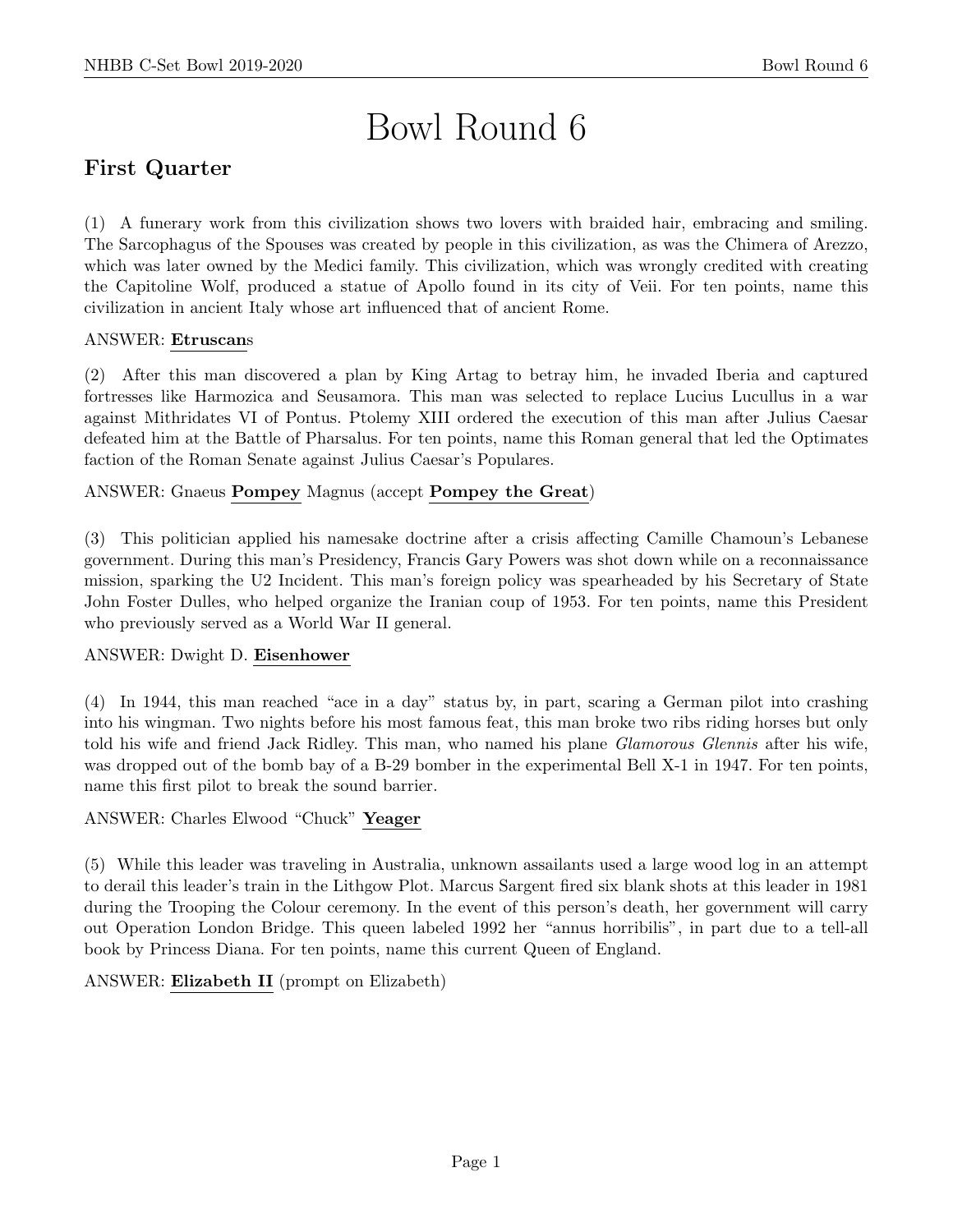(6) The Church of the Holy Sepulchre was destroyed by Fatimid forces after it was reported that miraculous fire jumped onto these things. During the Havdalah ceremony, a braided one of these things is prayed over. Examples of these things with the letters Alpha and Omega are used on Easter in Roman Catholic churches. For ten points, name these objects that, during Chanukah, are held by menorahs and lit from right to left.

#### ANSWER: candles

(7) Much of this battle took place at the Chalmette Plantation. Alexander Cochrane helped the losing side in this battle, which led to a siege of Fort St. Phillip. Edward Pakenham led the British in this battle against an army aided by the pirate Jean Lafitte. This battle took place two weeks after the Treaty of Ghent was signed. For ten points, name this victory for Andrew Jackson during the War of 1812, a defense of the most populous city in Louisiana.

#### ANSWER: Battle of New Orleans

The 1912 Saenz Pena Law in Argentina made this action mandatory, a policy that was first implemented in Belgium in 1893. Arrow's Impossibility Theorem explains a problem with this action when it involves more than two possible options. In 1872, Susan B. Anthony was arrested in Rochester for committing this action, which was addressed by the 19th Amendment. For ten points, name this action through which citizens choose candidates on Election Day.

ANSWER: voting (accept word forms; accept elaborations, like mandatory voting; prompt on similar equivalents, like "(participating in) elections" before "election" is read)

(9) An ancient civilization in this modern-day country left the Anitta Text, outlining how the title leader defeated the last king of Zalpuwa. The 1950s Dorak Affair concerned James Mellaart smuggling artifacts from this country after working on the Neolithic city of Catalhövük [chat-ul-HOY-ook]. Another discovery in this nation was uncovered by Heinrich Schliemann at Hisarlik six miles from the Dardanelles Strait. For ten points, name this modern-day country where the ancient ruins of Troy are found.

#### ANSWER: Turkey

(10) Poor wording in this legislation allowed swindlers to interpret a 12 by 14 requirement to be in inches rather than feet. The 1934 Taylor Grazing Act severely curtailed this legislation. This act was supported by the Timer Culture Act, which gave additional benefits in exchange for planting trees. This act allowed settlers to purchase 160 acres of public land for the cost of a filing fee. For ten points, name this 1862 act that promoted westward expansion.

#### ANSWER: Homestead Act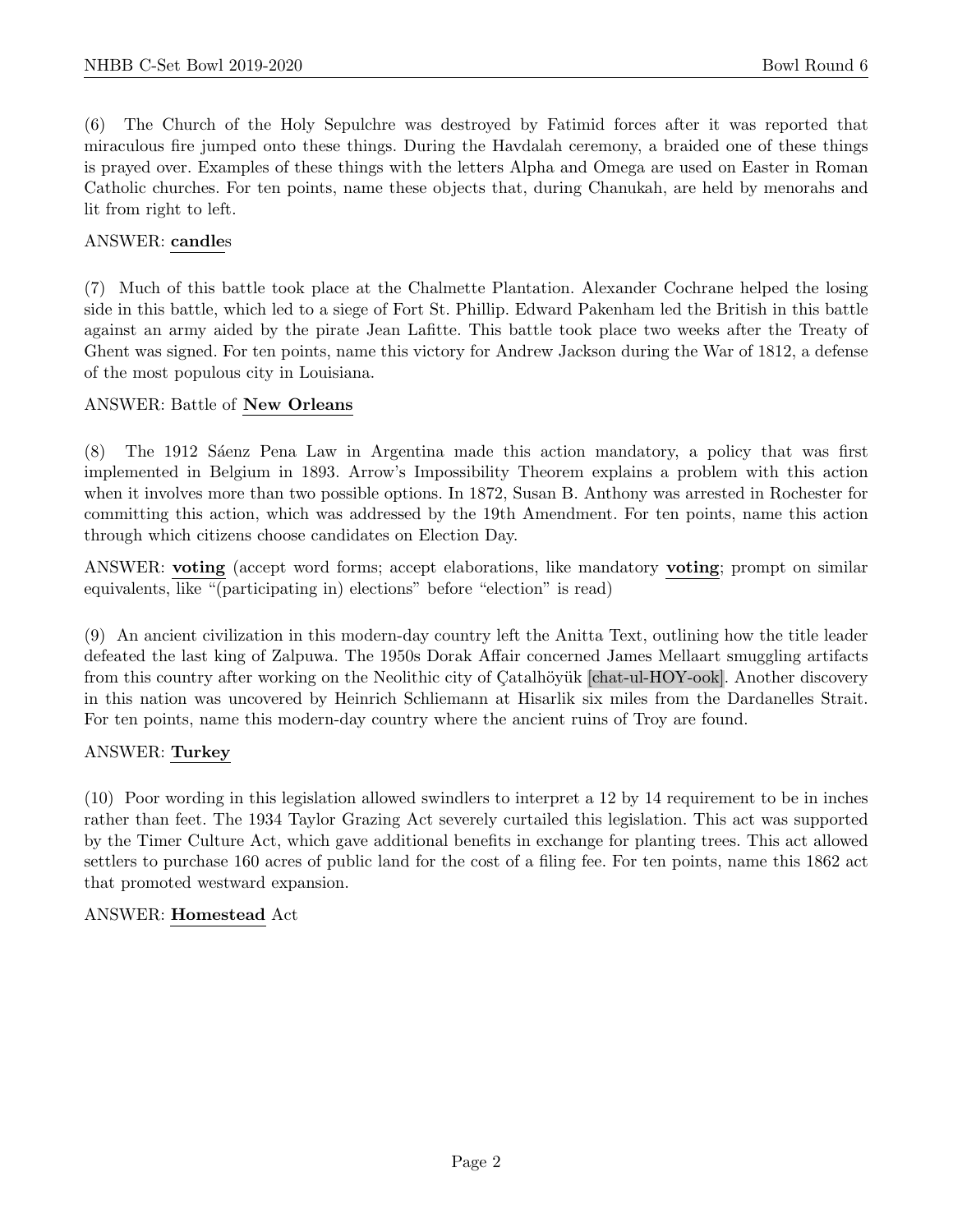# Second Quarter

(1) Timoleon Vassos was born in this country and led an expedition force to assist in an 1897 revolt. That revolt led to this country's "Black "97" in which the Thirty Days" War was fought over control of an island whose largest city is Heraklion. The Ottoman Empire gained parts of Thessaly from this country in that war, which was fought seven decades after Alexander Ypsilantis led this country's independence movement. For ten points, name this country that, after leaving the Ottoman Empire, became a kingdom with capital Athens.

# ANSWER: Kingdom of Greece

BONUS: The Ottoman Empire initially won the Greco-Turkish War of 1897, but eventually was convinced to give Greece control of this island, the site of the Vassos expedition that started the war. Cities on this island include Heraklion and its capital at the time, Chania.

#### ANSWER: Crete

(2) A piece inspired by this war begins with a tone cluster for fifty-two strings and was originally called 8 Minutes, 37 Seconds by Krzysztof Penderecki [krish-toff pen-der-etz-kee]. A cantata about an event during this war begins "I cannot remember everything" and ends with the singing of the Shema. Henryk Gorecki's *Symphony of Sorrowful Songs* centers on this war and used text from the wall of a Gestapo prison cell. For ten points, name this war memorialized by "A Survivor From Warsaw."

#### ANSWER: World War II

BONUS: This composer was inspired by Hitler's 1941 attack on Russia to write his Leningrad Symphony, which includes a famous "Invasion" theme.

#### ANSWER: Dmitri Dmitriyevich Shostakovich

(3) This man had his slave Charlotte Dupuy arrested when she refused to return after being denied a writ of freedom in court. In an attempt to end a secessionist crisis in South Carolina, this politician pushed through the Tariff of 1833. This politician developed the American System, a portion of which, the Maysville Road, was vetoed by Andrew Jackson due to a personal grudge. For ten points, name this Kentucky politician called the "Great Compromiser."

#### ANSWER: Henry Clay

BONUS: Henry Clay supported the Tariff of 1833 to end this crisis in which John Calhoun defended his state's right to classify federal law as unconstitutional.

#### ANSWER: Nullification Crisis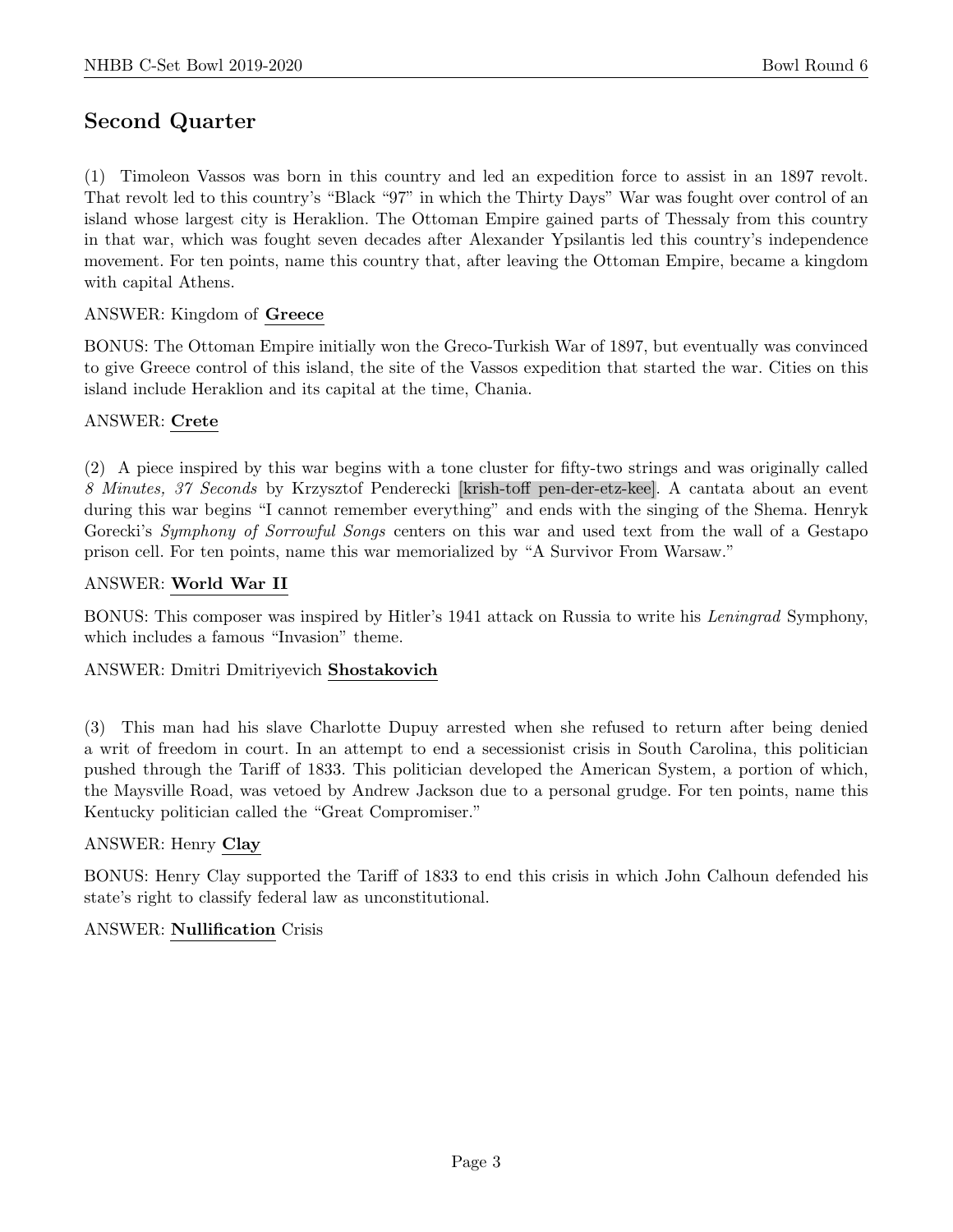(4) A fleet from this country carried out the Raid on the Medway as part of the second of its four wars with England. This country suffered from the first speculative bubble when the price of tulips skyrocketed and then crashed in 1637. William the Silent secured the independence of this country in the Eighty Years" War. In 1672, this country temporarily held off a French invasion by flooding parts of Holland. For ten points, name this country where the Dutch East India Company operated out of Amsterdam.

#### ANSWER: The Netherlands (prompt on Holland before it is read)

BONUS: The Dutch East India Company temporarily took control of this Asian island before being removed by Koxinga in 1661.

# ANSWER: Taiwan (accept Formosa)

(5) During this battle, Colonel Jules Gaucher died during the opening attack on outpost Beatrice. The losing side in this battle launched Operation Castor, a massive paratrooper attack. After failing to assist besieged troops at this battle, artillery commander Charles Piroth killed himself with a hand grenade. Christian de Castries, as well as over 10,000 soldiers, were captured in this battle during a massive assault ordered by Vo Nguyen Giap. For ten points, name this 1954 French defeat in Vietnam.

#### ANSWER: Battle of Dien Bien Phu

BONUS: The Battle of Dien Bien Phu was launched to cut off a supply line from this country. 10 years later, this country, along with Cambodia, would be controversially bombed by American forces.

#### ANSWER: Laos

(6) At the 1912 Olympics, this man was the U.S. representative in the first modern pentathlon. Joe Angelo saved this man's life during his command at the Meuse-Argonne Offensive. George C. Scott won, but did not accept, an Oscar for portraying this man, who replaced Lloyd Fredendall after the Battle of Kasserine Pass and infamously slapped two shell-shocked soldiers in Sicily in 1943. For ten points, name this U.S. Army general, nicknamed "Old Blood and Guts," who led the Third Army during the invasion of France.

#### ANSWER: George S. Patton

BONUS: The film Patton was co-written by this man, who directed The Godfather and Apocalypse Now.

ANSWER: Francis Ford Coppola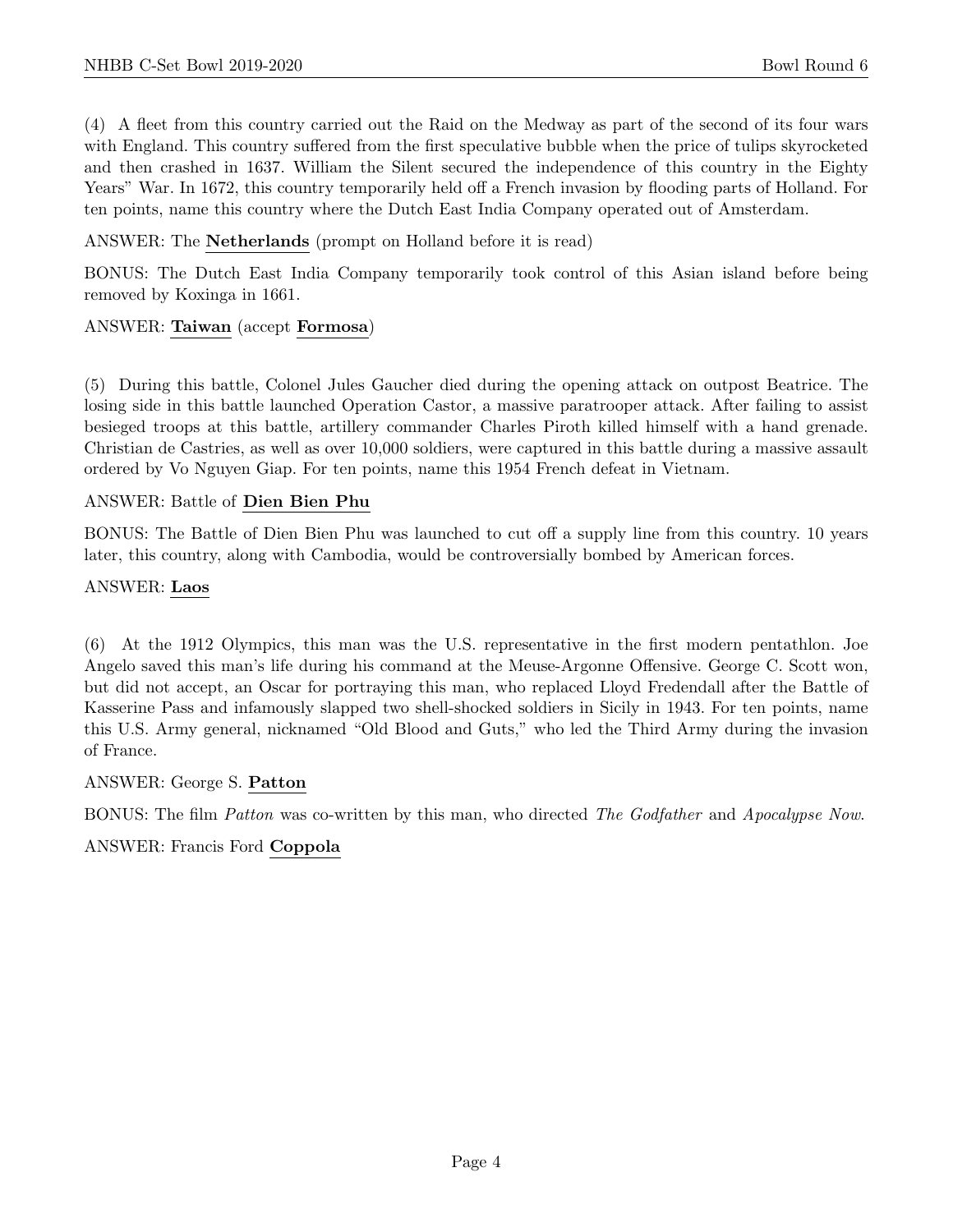(7) William Wirt developed the Gary Plan to increase efficiency in these institutions. In 1943, the Supreme Court ruled that people at these locations were not required to perform the pledge of allegiance. First amendment rights while at one of these locations were outlined in Tinker v. Des Moines, which stemmed from administrators claiming armbands protesting the Vietnam War were distracting. For ten points, name these locations where students have fought for free speech.

ANSWER: schools (do not accept any post-secondary education answers such as colleges or universities)

BONUS: The pledge of allegiance case was brought by a member of this denomination. In Chaplinsky v. New Hampshire, which created the fighting words doctrine, a member of this faith was arrested after calling a marshal a fascist.

#### ANSWER: Jehovah's Witness

(8) A puppet regime in this country was led by an Italian prince who took the name Tomislav II. Alexander I was killed in France by an organization based in this modern-day country, the Nazi-supporting Ustashe. The country secured its independence in the Erdut Agreement after fighting a war against the government of Slobodan Milosevic. For ten points, name this country that, after breaking away from Yugoslavia, established a capital at Zagreb.

#### ANSWER: Croatia

BONUS: Croatian resistance in World War II was led by this revolutionary who became President of Yugoslavia for 27 years starting in 1953.

ANSWER: Josip Broz Tito (accept either underlined name)

# Third Quarter

The categories are . . .

- 1. Banks
- 2. Popes
- 3. Global Terrorism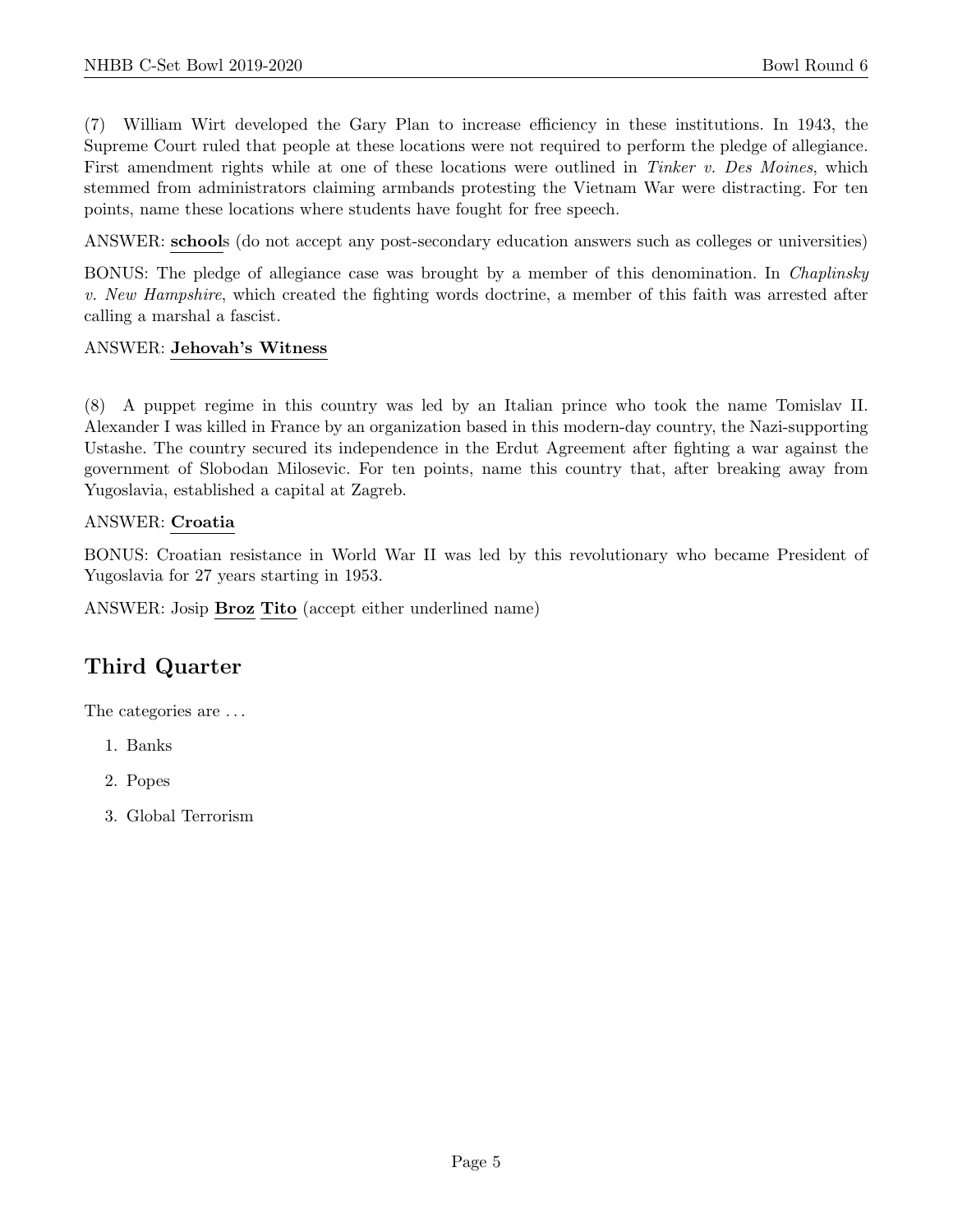#### Banks

Name the...

- (1) President who declared a bank holiday in the midst of the Great Depression.
- ANSWER: Franklin Delano Roosevelt (prompt on Roosevelt)
- (2) Company that, in 2016, was fined millions of dollars for creating thousands of fake accounts.

#### ANSWER: Wells Fargo

(3) Financier whose namesake bank merged with Chase Manhattan in 2000.

ANSWER: John Pierpont "J.P." Morgan Sr. (accept JPMorgan Chase)

(4) Central bank of the United States, which sets monetary policy.

ANSWER: Federal Reserve System

(5) Agency created by the 1933 Banking Act to restore trust in banks by protecting deposits.

#### ANSWER: FDIC (accept Federal Deposit Insurance Corporation)

(6) Banker who was the last leader of the Second Bank of the United States.

#### ANSWER: Nicholas Biddle

(7) President who removed that man after winning the Bank War.

#### ANSWER: Andrew Jackson

(8) 1933 act, sponsored by two senators, that prevented investment banks from taking deposits.

#### ANSWER: Glass-Stegall Act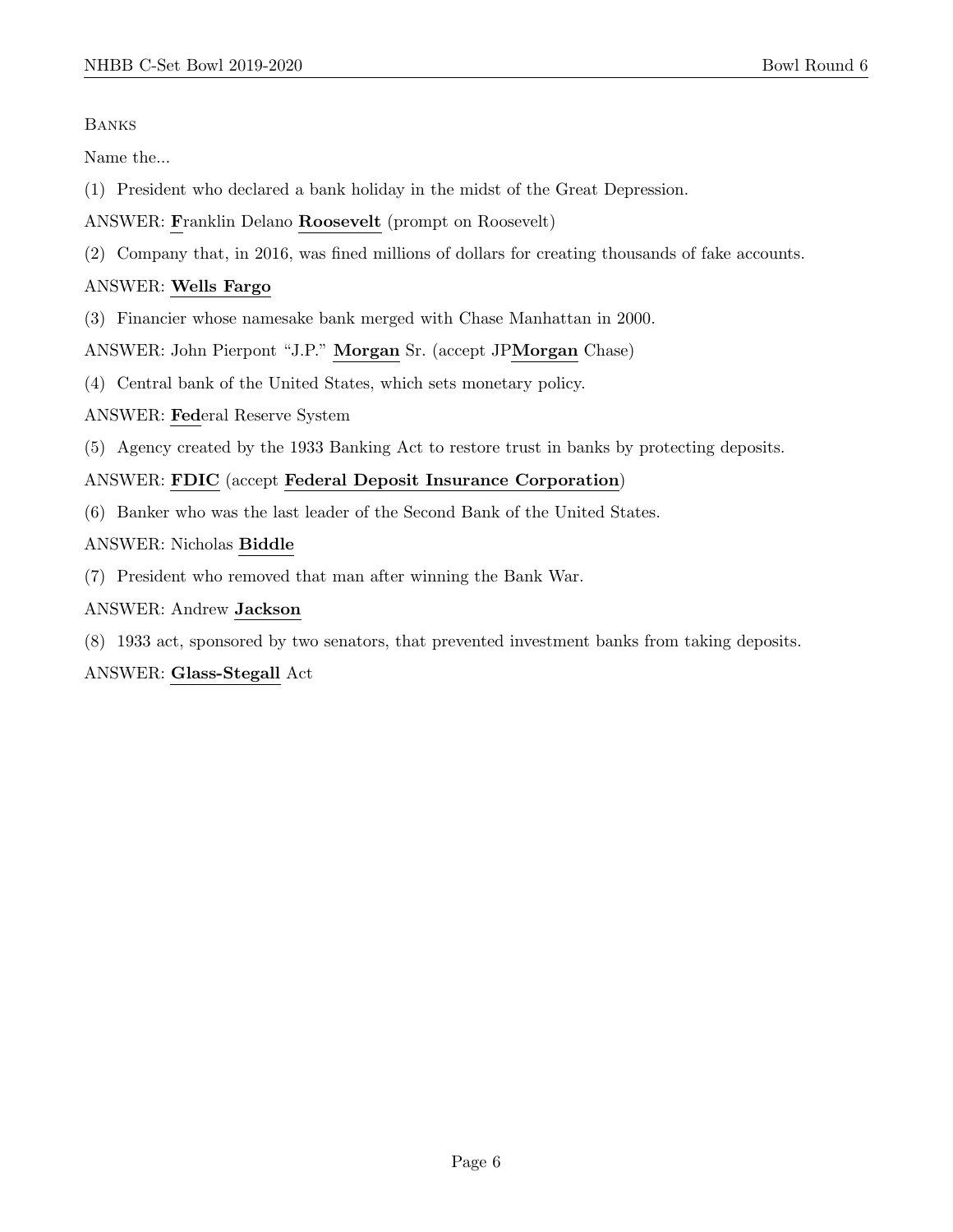**POPES** 

Name the...

(1) Extremely tiny nation ruled by the Pope recognized in the Lateran Treaty.

# ANSWER: Vatican City

(2) Position within the church, once held by the 1st Duke of Richelieu, whose members elect the new Pope.

# ANSWER: cardinals

(3) Honor guard with a mercenary origin that was established in 1506.

ANSWER: Pontifical Swiss Guard (or Papal Swiss Guard)

(4) Warrior pope who fought a war against Venice and founded that honor guard.

ANSWER: Julius II (prompt on Julius)

(5) First Pope, who was legendarily crucified upside-down.

ANSWER: Saint Peter (accept Peter the Apostle; accept Simon Peter but do not accept or prompt on Simon alone)

(6) Pope who was shot by a member of the Grey Wolves in 1981.

ANSWER: John Paul II (prompt on "John Paul" but not on John or Paul alone)

(7) Man who was labeled "Hitler's Pope."

ANSWER: Pius XII [12] (prompt on Pius)

(8) Possibly fictional 9th century figure, the only female Pope.

ANSWER: Joan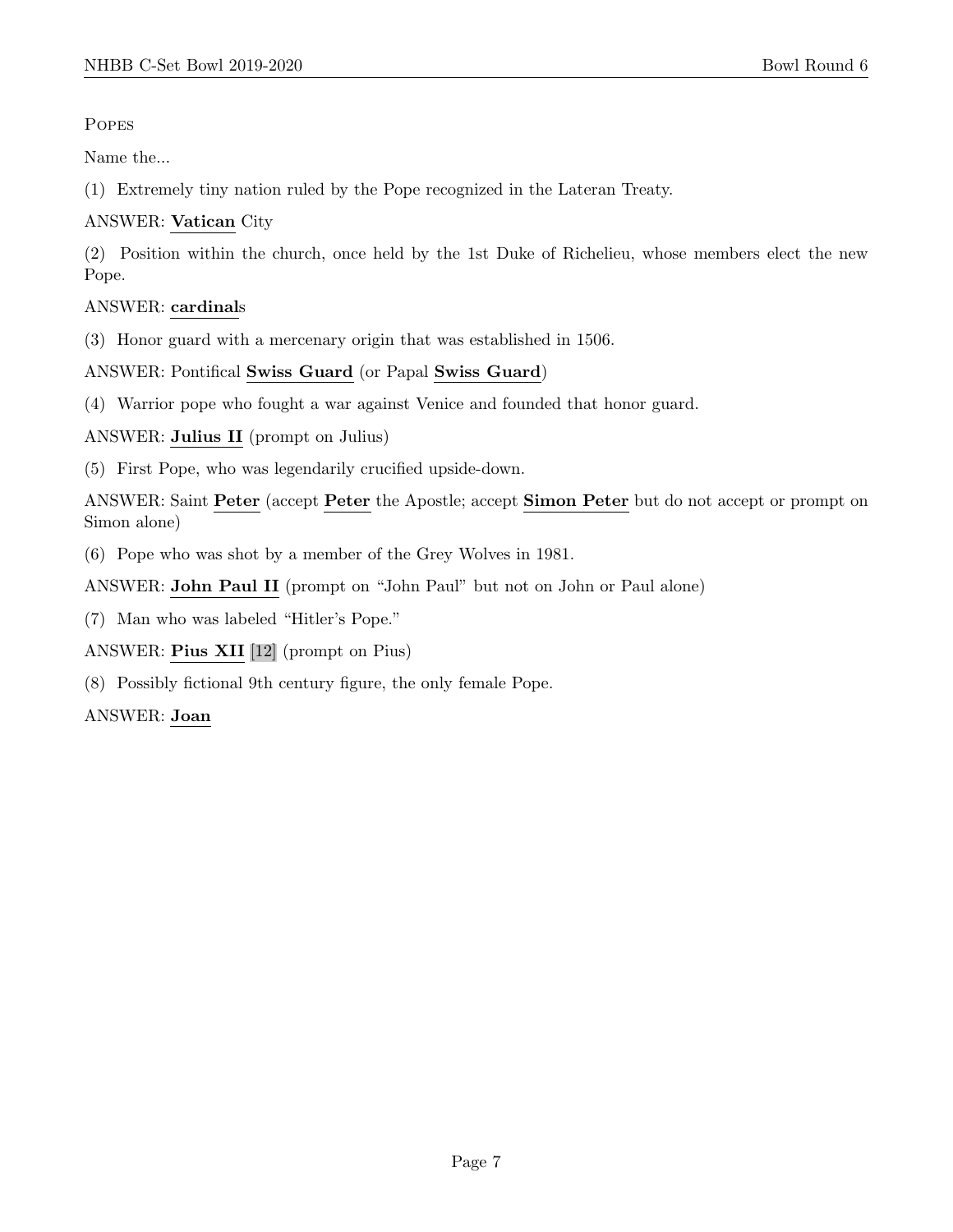#### Global Terrorism

#### Name the...

(1) British city targeted in the 7/7 bombings.

#### ANSWER: London

(2) Capital of Somalia where Al Shabaab has carried out dozens of deadly attacks.

### ANSWER: Mogadishu

(3) South American country where FARC launched many attacks before a 2016 ceasefire.

# ANSWER: Colombia

(4) Country where Ahmed Ben Bella's FLN used terror against French colonizers.

# ANSWER: Algeria

(5) Town in Scotland that was showered with debris following the explosion of Pan Am Flight 103.

# ANSWER: Lockerbie

(6) City where a discotheque was bombed in 1986 on the orders of Muammar Gaddafi.

# ANSWER: (West) Berlin

(7) Jerusalem hotel bombed by a Zionist organization in 1946.

# ANSWER: King David Hotel

(8) 1978 attack in Iran in which over 400 people burned to death during a showing of The Deer.

ANSWER: Cinema Rex fire (prompt on descriptions of a cinema/movie theater)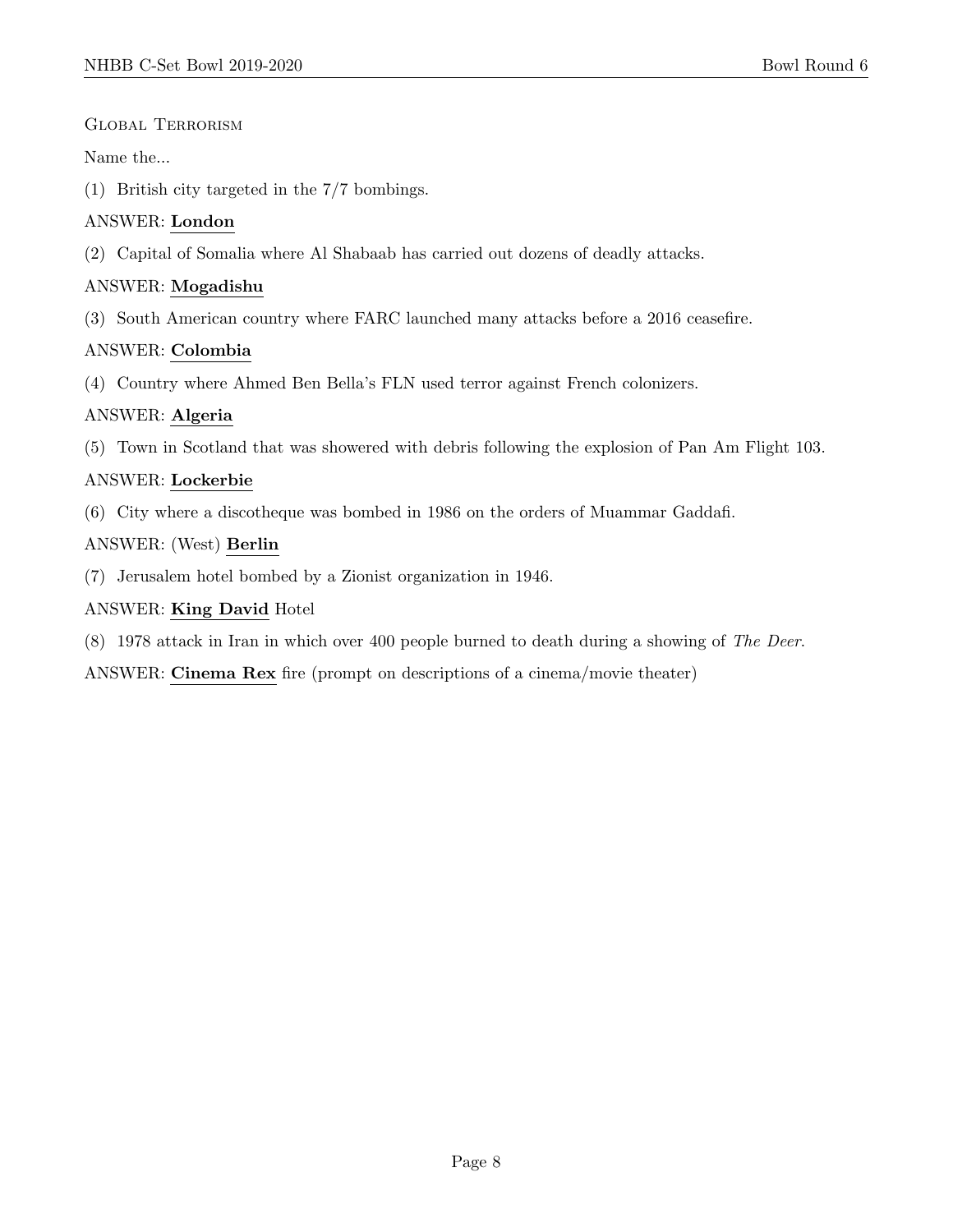# Fourth Quarter

(1) This man foolishly ignored an offer of 10,000 cataphracts and safe passage from Artavasdes II of Armenia. This businessman created a private  $(+)$  fire brigade of 500 men that would stop working while he negotiated with the tenants over the price of their burning home. After being captured at the Battle of  $(*)$  Carrhae by Parthians, this member of the First Triumvirate had molten gold poured down his throat. For ten points, name this general who was possibly the richest man in Roman history.

ANSWER: Marcus Licinius Crassus

(2) This man rejected America's alliance with France in his open letter "To the Inhabitants of America." While Military Governor of Philadelphia, this man met with (+) Peggy Shippen and was later court-martialed for profiting from his position. This man, with the help of Ethan Allen's Green Mountain Boys, led the capture of  $(*)$  Fort Ticonderoga. John André was hanged after his plot with this man was discovered. For ten points, name this American general who defected to the British after failing to handover West Point.

#### ANSWER: Benedict Arnold

(3) In a novel by this author, Anne Elliot breaks her engagement to the impoverished Frederick Wentworth, only for him to be promoted to Captain for his actions at the Battle of San Domingo and become rich. This author created Colonel Brandon and (+) Edward Ferrars, who court Elinor and Marianne Dashwood in one work, and wrote about (\*) Fitzwilliam Darcy and Elizabeth Bennet in another novel. For ten points, name this English author of manners novels like Persuasion, Sense and Sensibility, and Pride and Prejudice.

#### ANSWER: Jane Austen

(4) A photograph taken in this state taken at the Travis Air Force Base depicts Lorrie Stirm about to hug her POW father, titled Burst of Joy. Toyo Miyatake documented his incarceration in this state's  $(+)$  Owens Valley at a location that closed in November 1945; Dorothea Lange also took photos of the (\*) Manzanar internment camp in this state. For ten points, name this state where Ansel Adams's photo *Moon Over Half Dome* was taken at Yosemite National Park.

#### ANSWER: California

(5) In this colony, the loss of the exceptionally large Seri cannon led to a prophecy cursing the town of Selangor until its return. The foreign Operation Claret supported this colony's path to independence, which sparked the  $(+)$  Konfrontasi standoff. This modern-day country was the site of a Chin Peng-led communist (\*) "Emergency" and the location of the majority of the Straits Settlements. For ten points, name this modern-day country that, in 1965, expelled Singapore.

ANSWER: Malaysia (accept British Malaya)